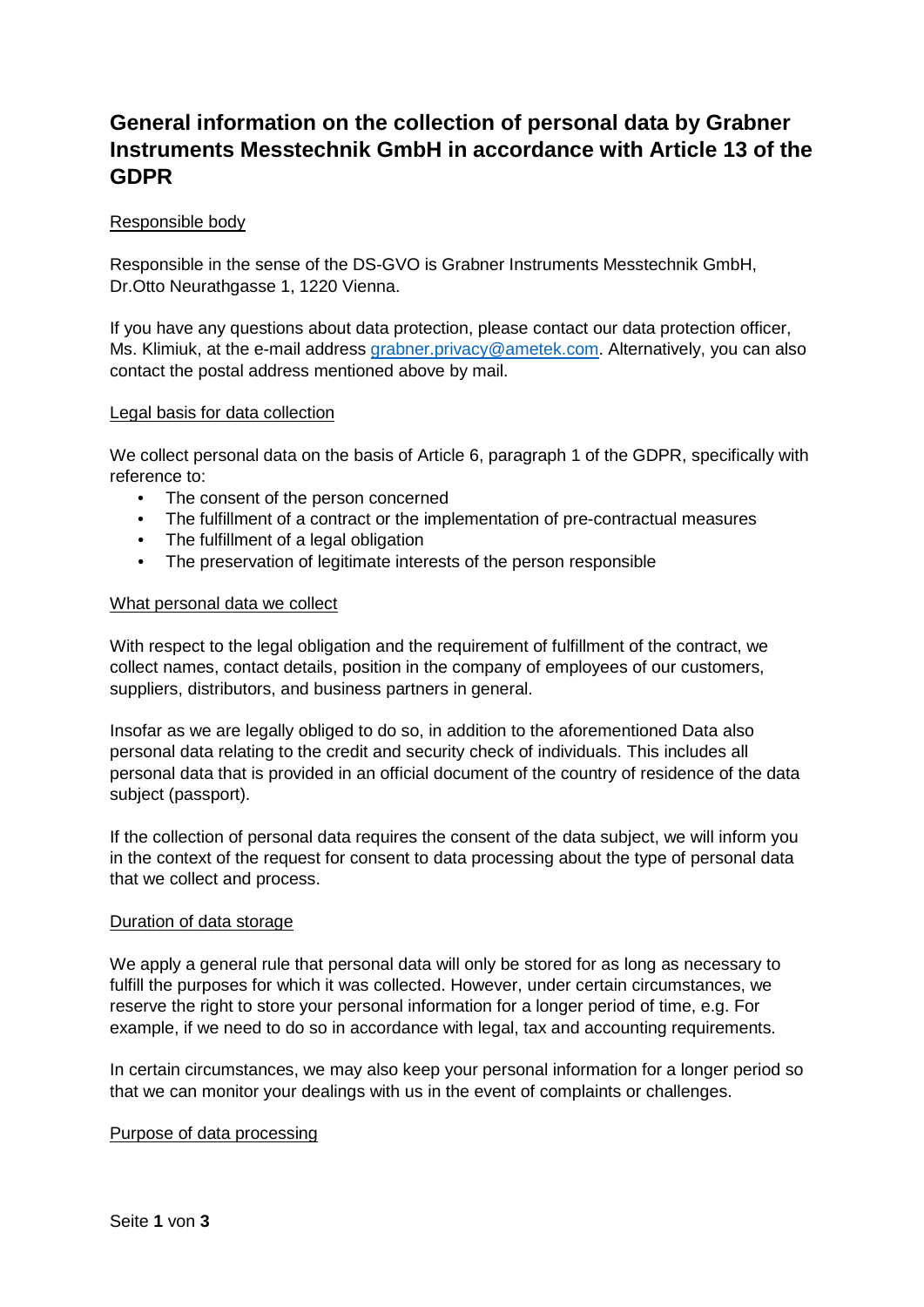If the legal basis for the collection of personal data is a legal obligation on our part, we process the data collected exclusively for the purpose required by the relevant law.

If the legal basis for the collection of the personal data is the fulfillment of existing contracts and / or pre-contractual measures (thus the business relationship in general), we process the collected data exclusively for the purpose of communication with you, whereby in this case the communication exclusively on agendas such pre-contractual measures, contract fulfillment and execution, post-contractual measures such as support, maintenance, etc. relates. Expressly excluded from this are marketing measures.

If the collection of personal data requires the consent of the data subject, the purpose of the data processing will be communicated to you in the respective request for consent.

# Revocation of consent

If the legal basis for the collection of personal data is the consent of the data subject, you are entitled at any time to revoke your consent.

Since we are required to document both the consent and the revocation of consent, it may be necessary that your declaration of revocation of the consent on a certain medium (website, e-mail, contact form) is performed. The preferred form of submission of your declaration will be explained in the respective consent. Regardless, you are always entitled to send your cancellation notice by e-mail to the following address: [grabner.privacy@ametek.com;](mailto:grabner.privacy@ametek.com) via [contact form;](http://www.grabner-instruments.com/PrivacyPolicyForm) or by mail to the above postal address of our company.

In addition, the declaration of withdrawal is free of form.

#### Your rights as a person of concern

Subject to applicable law, you may have some or all of the following rights with respect to your personal information:

- obtain a copy of your personal information together with information on how and on what basis this personal information is processed;
- to correct inaccurate personal information (including the right to complete incomplete personal information);
- delete your personal information (in certain circumstances when it is no longer necessary for the purposes for which it was collected or processed);
- limit the processing of your personal information if
- the accuracy of the personal data is denied;
- The processing is illegal, but you are against the deletion of personal information.
- We no longer need your personal information but are required to create, exercise or defend a legal claim.
- Submit your data to third parties (or to you) in machine-readable form, if we justify our processing by your consent or execution of a contract with you;
- revoke your consent to our processing of your personal information (if such processing is based on your consent);
- raise objections to decisions based solely on automated processing or profiling; and
- Obtain or see a copy of the appropriate security measures under which your personal information is transferred to a third country or international organization.